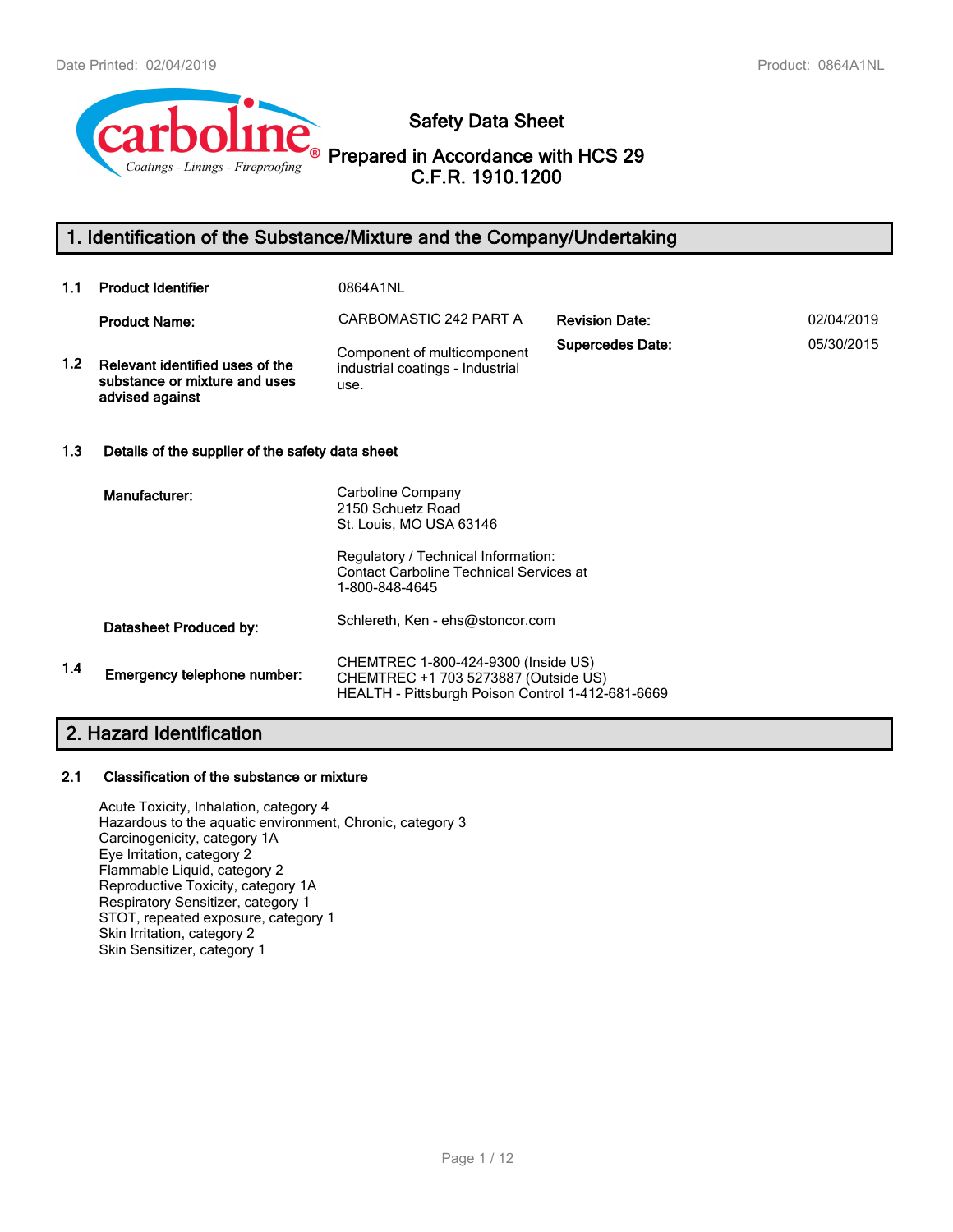### **2.2 Label elements**

#### **Symbol(s) of Product**



#### **Signal Word**

Danger

#### **Named Chemicals on Label**

ORTHO-XYLENE, ETHYL BENZENE, PARA-XYLENE, METHYL ISOBUTYL KETONE, META-XYLENE, p-TOLUENESULFONYL ISOCYANATE, MICROCRYSTALLINE SILICA, EPOXY RESIN

### **HAZARD STATEMENTS**

| Flammable Liquid, category 2                                 | H <sub>225</sub> | Highly flammable liquid and vapour.                                                                                                       |
|--------------------------------------------------------------|------------------|-------------------------------------------------------------------------------------------------------------------------------------------|
| Skin Irritation, category 2                                  | H315             | Causes skin irritation.                                                                                                                   |
| Skin Sensitizer, category 1                                  | H317             | May cause an allergic skin reaction.                                                                                                      |
| Eye Irritation, category 2                                   | H319             | Causes serious eye irritation.                                                                                                            |
| Acute Toxicity, Inhalation, category 4                       | H332             | Harmful if inhaled.                                                                                                                       |
| Respiratory Sensitizer, category 1                           | H334             | May cause allergy or asthma symptoms or breathing<br>difficulties if inhaled.                                                             |
| Carcinogenicity, category 1A                                 | H350-1A          | May cause cancer.                                                                                                                         |
| Reproductive Toxicity, category 1A                           | H360-1A          | May damage fertility or the unborn child.                                                                                                 |
| STOT, repeated exposure, category 1                          | H372             | Causes damage to organs through prolonged or repeated<br>exposure.                                                                        |
| Hazardous to the aquatic environment,<br>Chronic, category 3 | H412             | Harmful to aquatic life with long lasting effects.                                                                                        |
| <b>PRECAUTION PHRASES</b>                                    |                  |                                                                                                                                           |
|                                                              | P201             | Obtain special instructions before use.                                                                                                   |
|                                                              | P202             | Do not handle until all safety precautions have been read<br>and understood.                                                              |
|                                                              | P210             | Keep away from heat/sparks/open flames/hot surfaces. - No<br>smoking.                                                                     |
|                                                              | P235             | Keep cool.                                                                                                                                |
|                                                              | P260             | Do not breathe dust/fume/gas/mist/vapours/spray.                                                                                          |
|                                                              | P264             | Wash hands thoroughly after handling.                                                                                                     |
|                                                              | P273             | Avoid release to the environment.                                                                                                         |
|                                                              | P280             | Wear protective gloves/protective clothing/eye protection/<br>face protection.                                                            |
|                                                              | P284             | Wear respiratory protection.                                                                                                              |
|                                                              | P285             | In case of inadequate ventilation wear respiratory protection.                                                                            |
|                                                              | P302+352         | IF ON SKIN: Wash with plenty of soap and water.                                                                                           |
|                                                              | P304+340         | IF INHALED: Remove victim to fresh air and keep at rest in a<br>position comfortable for breathing.                                       |
|                                                              | P305+351+338     | IF IN EYES: Rinse cautiously with water for several minutes.<br>Remove contact lenses, if present and easy to do so.<br>Continue rinsing. |
|                                                              | P308+313         | IF exposed or concerned: Get medical advice/attention                                                                                     |
|                                                              | P308+P313        | IF exposed or concerned: Get medical advice/attention                                                                                     |
|                                                              | P314             | Get medical advice/attention if you feel unwell.                                                                                          |
|                                                              | P333+313         | If skin irritation or rash occurs: Get medical advice/attention.                                                                          |
|                                                              | P341             | If breathing is difficult, remove victim to fresh air and keep at                                                                         |
|                                                              | P342+311         | rest in a position comfortable for breathing.<br>If experiencing respiratory symptoms: Call a POISON<br>CENTER or doctor/physician.       |
|                                                              | P403+233         |                                                                                                                                           |
|                                                              |                  |                                                                                                                                           |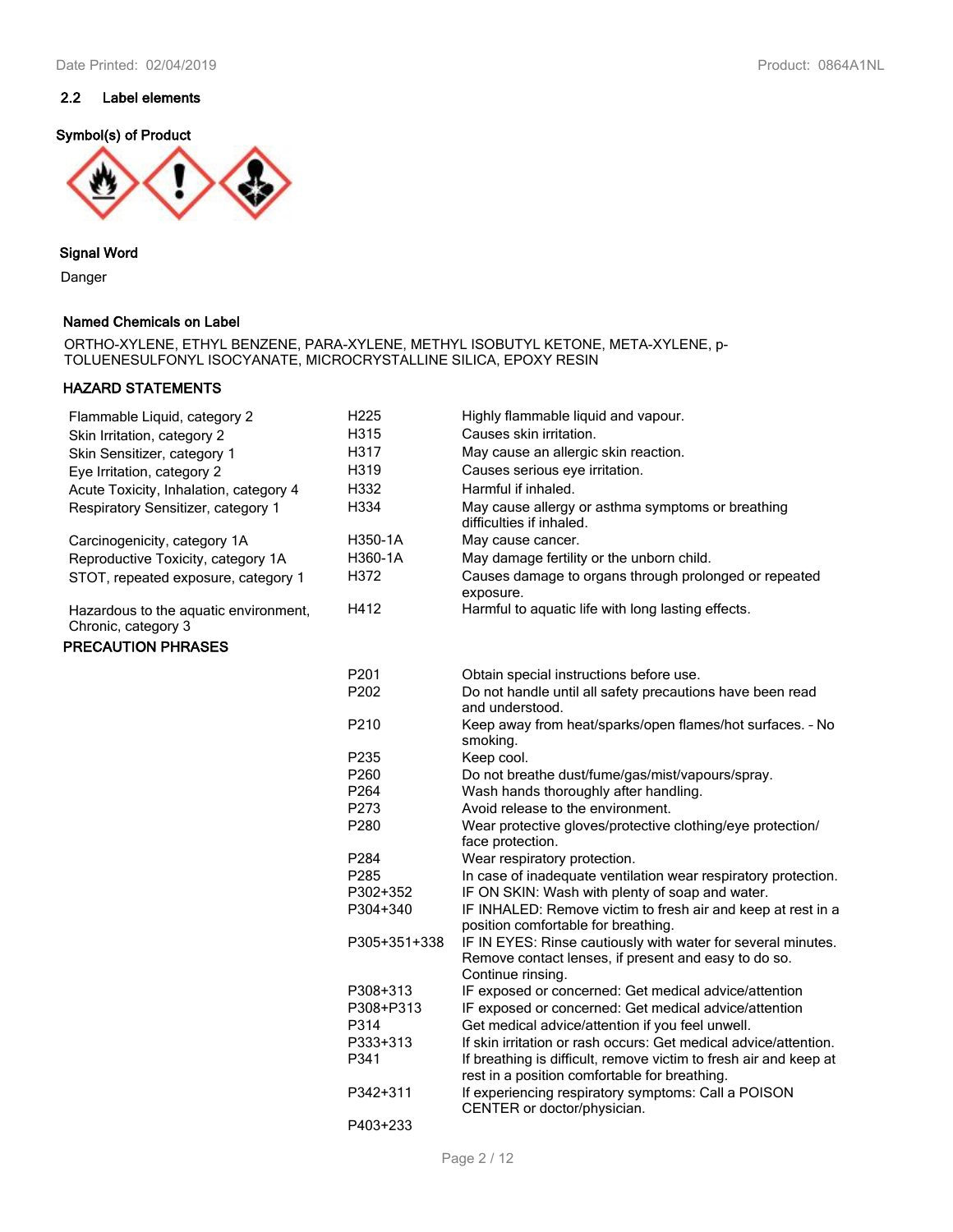Store in a well-ventilated place. Keep container tightly closed.

#### **2.3 Other hazards**

No Information

#### **Results of PBT and vPvB assessment:**

The product does not meet the criteria for PBT/VPvB in accordance with Annex XIII.

### **3. Composition/Information On Ingredients**

#### **3.2 Mixtures**

#### **Hazardous Ingredients**

| CAS-No.        | <b>Chemical Name</b>          |                              | $\frac{9}{6}$ |
|----------------|-------------------------------|------------------------------|---------------|
| 25036-25-3     | EPOXY RESIN                   |                              | $10 - 25$     |
| 14808-60-7     | MICROCRYSTALLINE SILICA       |                              | $10 - 25$     |
| 7429-90-5      | ALUMINUM (DUST OR FUME)       |                              | $10 - 25$     |
| 108-65-6       | 1-METHOXY-2-PROPANOL ACETATE  |                              | $10 - 25$     |
| 78-93-3        | <b>METHYL ETHYL KETONE</b>    |                              | $2.5 - 10$    |
| 108-38-3       | META-XYLENE                   |                              | $2.5 - 10$    |
| 9003-53-6      | <b>POLYSTYRENE</b>            |                              | $2.5 - 10$    |
| 8052-41-3      | STODDARD SOLVENT              |                              | $2.5 - 10$    |
| 64742-95-6     | AROMATIC HYDROCARBON          |                              | $2.5 - 10$    |
| $106 - 42 - 3$ | PARA-XYLENE                   |                              | $1.0 - 2.5$   |
| 100-41-4       | ETHYL BENZENE                 |                              | $1.0 - 2.5$   |
| 12001-26-2     | <b>MICA</b>                   |                              | $1.0 - 2.5$   |
| 95-47-6        | ORTHO-XYLENE                  |                              | $1.0 - 2.5$   |
| 108-10-1       | <b>METHYL ISOBUTYL KETONE</b> |                              | $1.0 - 2.5$   |
| 84852-15-3     | 4-NONYL PHENOL, BRANCHED      |                              | $1.0 - 2.5$   |
| 4083-64-1      | p-TOLUENESULFONYL ISOCYANATE  |                              | $1.0 - 2.5$   |
| 149-73-5       | <b>ORTHOFORMATE</b>           |                              | $0.1 - 1.0$   |
| CAS-No.        | <b>GHS Symbols</b>            | <b>GHS Hazard Statements</b> | M-Factors     |
| 25036-25-3     | GHS07                         | H315-317-319                 | 0             |

| 25036-25-3 | GHS07                   | H315-317-319                     |  |
|------------|-------------------------|----------------------------------|--|
| 14808-60-7 | GHS08                   | H350-372                         |  |
| 7429-90-5  | GHS02                   | H <sub>261</sub>                 |  |
| 108-65-6   | GHS02                   | H <sub>226</sub>                 |  |
| 78-93-3    | GHS02-GHS07             | H <sub>225</sub> -319-336        |  |
| 108-38-3   | GHS02-GHS07             | H <sub>226</sub> -312-315-332    |  |
| 9003-53-6  | GHS08                   | H360                             |  |
| 8052-41-3  | GHS02-GHS08             | H <sub>226</sub> -304            |  |
| 64742-95-6 | GHS02-GHS07-GHS08-GHS09 | H226-304-315-319-332-335-336-411 |  |
| 106-42-3   | GHS02-GHS07-GHS08       | H226-304-312-315-332-335-371     |  |
| 100-41-4   | GHS02-GHS07-GHS08       | H225-304-315-319-332-351-373-412 |  |
| 12001-26-2 | GHS07                   | H319-335                         |  |
| 95-47-6    | GHS02-GHS07             | H <sub>226</sub> -312-315-332    |  |
| 108-10-1   | GHS02-GHS07             | H <sub>225</sub> -319-332-335    |  |
| 84852-15-3 | GHS05-GHS07-GHS08-GHS09 | H302-314-361-400-410             |  |
| 4083-64-1  | GHS07-GHS08             | H315-319-334-335                 |  |
| 149-73-5   | GHS02-GHS07             | H225-315-319-335                 |  |
|            |                         |                                  |  |

**Additional Information:** The text for GHS Hazard Statements shown above (if any) is given in Section 16.

### **4. First-aid Measures**

### **4.1 Description of First Aid Measures**

**AFTER INHALATION:** Give oxygen or artificial respiration if needed. Remove person to fresh air. If signs/symptoms continue, get medical attention.

**AFTER SKIN CONTACT:** In case of contact, immediately flush skin with plenty of water for at least 15 minutes while removing contaminated clothing and shoes. If skin irritation persists, call a physician.

**AFTER EYE CONTACT:** Rinse thoroughly with plenty of water for at least 15 minutes and consult a physician.

**AFTER INGESTION:** Do NOT induce vomiting. Never give anything by mouth to an unconscious person. If swallowed, call a poison control centre or doctor immediately.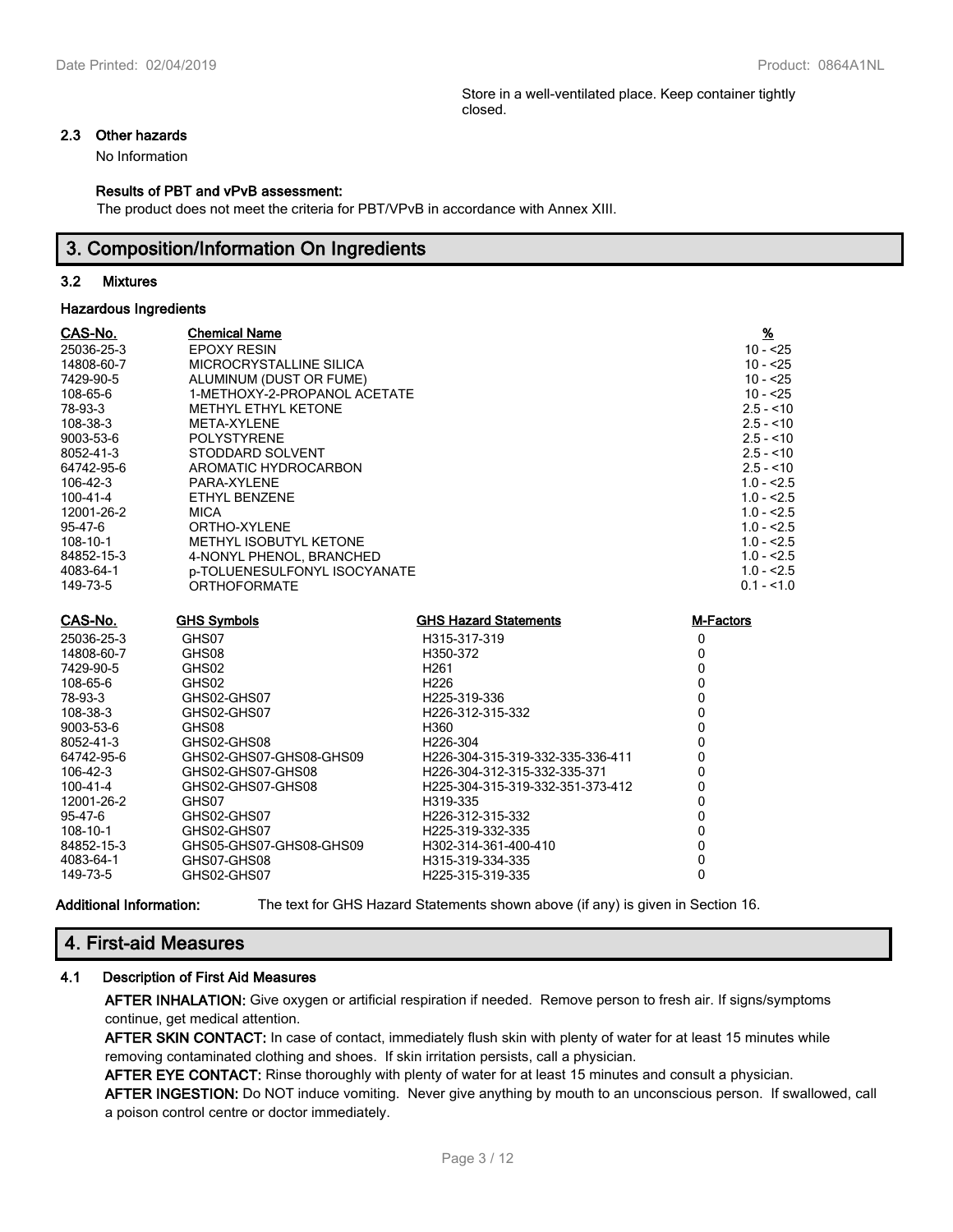#### **4.2 Most important symptoms and effects, both acute and delayed**

Harmful if swallowed. May cause sensitization by skin contact. Irritating to eyes and skin. Risk of serious damage to the lungs (by aspiration). Vapours may cause drowsiness and dizziness.

#### **4.3 Indication of any immediate medical attention and special treatment needed**

No information available on clinical testing and medical monitoring. Specific toxicological information on substances, if available, can be found in section 11.

When symptoms persist or in all cases of doubt seek medical advice.

### **5. Fire-fighting Measures**

#### **5.1 Extinguishing Media:**

Carbon Dioxide, Dry Chemical, Foam, Water Fog

**UNUSUAL FIRE AND EXPLOSION HAZARDS:** Humid air and/or water will produce carbon dioxide which will pressurize the container. Flammable liquid. Vapours are heavier than air and may spread along floors. Vapours may form explosive mixtures with air. Vapors may travel to areas away from work site before igniting/flashing back to vapor source. Provide adequate ventilation. Prevent the creation of flammable or explosive concentrations of vapour in air and avoid vapour concentration higher than the occupational exposure limits. Keep away from heat/sparks/open flames/hot surfaces. - No smoking. Electrical installations / working materials must comply with the technological safety standards. Wear shoes with conductive soles. Contamination may result in dangerous pressure increases - closed containers may rupture.

#### **5.2 Special hazards arising from the substance or mixture**

No Information

#### **5.3 Advice for firefighters**

In the event of fire, wear self-contained breathing apparatus. Cool containers / tanks with water spray. Flammable.

### **6. Accidental Release Measures**

#### **6.1 Personal precautions, protective equipment and emergency procedures**

Container can be pressurized by carbon dioxide due to reaction with humid air and/or water. Ensure adequate ventilation. Evacuate personnel to safe areas. Remove all sources of ignition. To avoid ignition of vapours by static electricity discharge, all metal parts of the equipment must be grounded. Wear personal protective equipment. For personal protection see section 8.

#### **6.2 Environmental precautions**

Do not allow material to contaminate ground water system. Prevent product from entering drains.

#### **6.3 Methods and material for containment and cleaning up**

Prevent further leakage or spillage if safe to do so. Contain spillage, soak up with non-combustible absorbent material, (e.g. sand, earth, diatomaceous earth, vermiculite) and transfer to a container for disposal according to local / national regulations (see section 13).

#### **6.4 Reference to other sections**

Please refer to disposal requirements or country specific disposal requirements for this material. See Section 13 for further information.

### **7. Handling and Storage**

#### **7.1 Precautions for safe handling**

**INSTRUCTIONS FOR SAFE HANDLING :** Keep containers dry and tightly closed to avoid moisture absorption and contamination. Prepare the working solution as given on the label(s) and/or the user instructions. Do not breathe vapours or spray mist. Ensure all equipment is electrically grounded before beginning transfer operations. Do not use sparking tools. Do not get in eyes, on skin, or on clothing. Use only with adequate ventilation/personal protection. Wash thoroughly after handling.

**PROTECTION AND HYGIENE MEASURES :** Handle in accordance with good industrial hygiene and safety practice. Wash hands before breaks and at the end of workday. When using, do not eat, drink or smoke.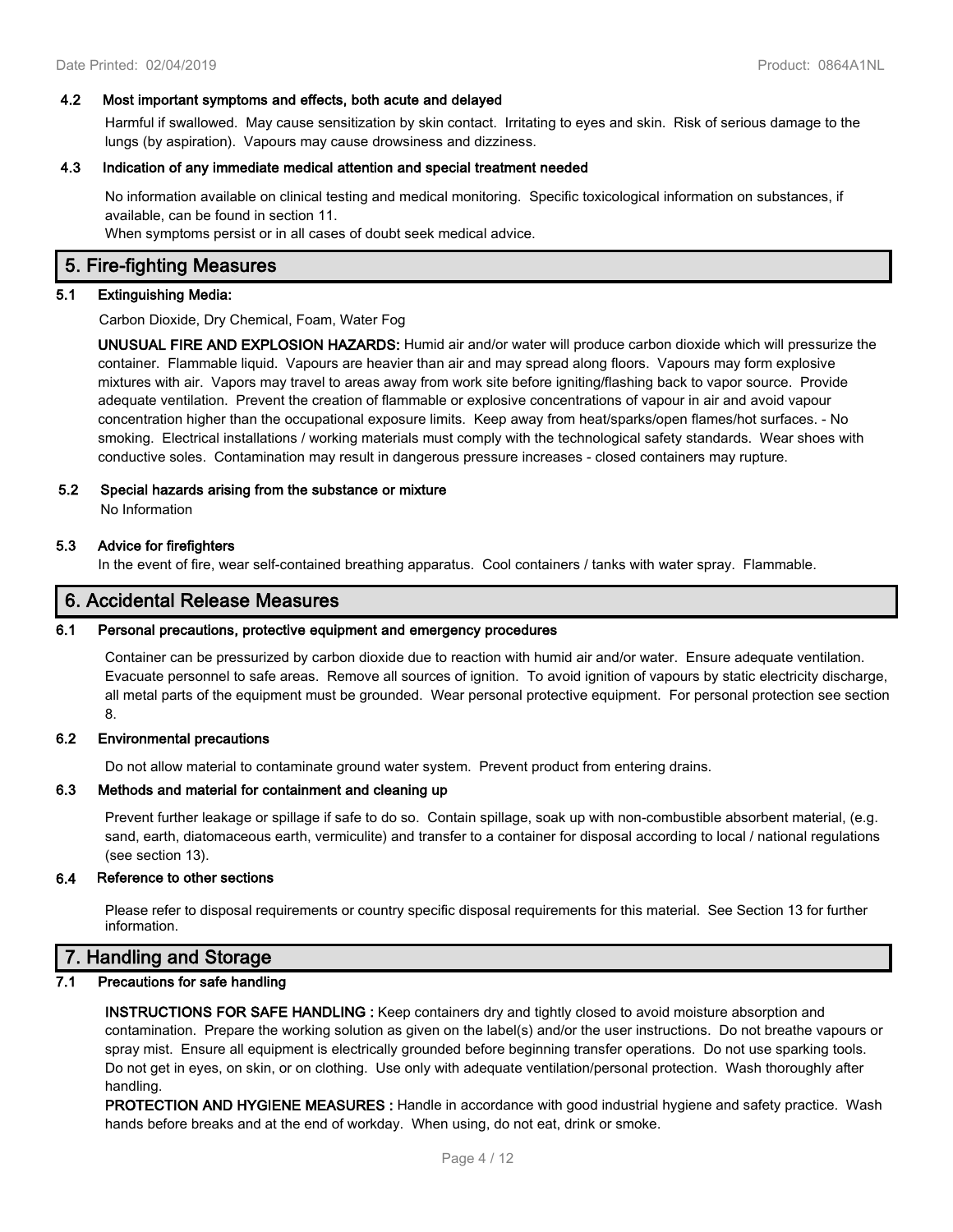### **7.2 Conditions for safe storage, including any incompatibilities**

**CONDITIONS TO AVOID:** Heat, flames and sparks. Keep from any possible contact with water. **STORAGE CONDITIONS:** Keep container closed when not in use. Store in a dry, well ventilated place away from sources of heat, ignition and direct sunlight.

### **7.3 Specific end use(s)**

No specific advice for end use available.

### **8. Exposure Controls/Personal Protection**

# **8.1 Control parameters**

### **Ingredients with Occupational Exposure Limits (US)**

| <u>Name</u>                  | CAS-No.    | <b>ACGIH TWA</b>                          | <b>ACGIH STEL</b> | <b>ACGIH Ceiling</b> |
|------------------------------|------------|-------------------------------------------|-------------------|----------------------|
| <b>EPOXY RESIN</b>           | 25036-25-3 | N/E                                       | N/E               | N/E                  |
| MICROCRYSTALLINE SILICA      | 14808-60-7 | 0.025 MGM3                                | N/E               | N/E                  |
| ALUMINUM (DUST OR FUME)      | 7429-90-5  | 1 MGM3                                    | N/E               | N/E                  |
| 1-METHOXY-2-PROPANOL ACETATE | 108-65-6   | N/E                                       | N/E               | N/E                  |
| METHYL ETHYL KETONE          | 78-93-3    | 200 PPM                                   | 300 PPM           | N/E                  |
| <b>META-XYLENE</b>           | 108-38-3   | 100 PPM                                   | <b>150 PPM</b>    | N/E                  |
| <b>POLYSTYRENE</b>           | 9003-53-6  | N/E                                       | N/E               | N/E                  |
| STODDARD SOLVENT             | 8052-41-3  | 100 PPM 100 PPM                           | N/E               | N/E                  |
| AROMATIC HYDROCARBON         | 64742-95-6 | 300.0 PPM                                 | N/E               | N/E                  |
| PARA-XYLENE                  | 106-42-3   | <b>100 PPM</b>                            | <b>150 PPM</b>    | N/E                  |
| ETHYL BENZENE                | 100-41-4   | 20 PPM                                    | 125 ppm           |                      |
| <b>MICA</b>                  | 12001-26-2 | 3 MGM3                                    | N/E               | N/E                  |
| ORTHO-XYLENE                 | 95-47-6    | <b>100 PPM</b>                            | <b>150 PPM</b>    | N/E                  |
| METHYL ISOBUTYL KETONE       | 108-10-1   | 20 PPM                                    | <b>75 PPM</b>     | N/E                  |
| 4-NONYL PHENOL, BRANCHED     | 84852-15-3 | N/E                                       | N/E               | N/E                  |
| p-TOLUENESULFONYL ISOCYANATE | 4083-64-1  | <b>NE</b>                                 | <b>NE</b>         | N/E                  |
| <b>ORTHOFORMATE</b>          | 149-73-5   | <b>NE</b>                                 | N/E               | N/E                  |
| <u>Name</u>                  | CAS-No.    | <b>OSHA PEL</b>                           | <b>OSHA STEL</b>  |                      |
| <b>EPOXY RESIN</b>           | 25036-25-3 | N/E                                       | N/E               |                      |
| MICROCRYSTALLINE SILICA      | 14808-60-7 | 0.05 MGM3                                 | N/E               |                      |
| ALUMINUM (DUST OR FUME)      | 7429-90-5  | 15 mg/m3                                  | N/E               |                      |
| 1-METHOXY-2-PROPANOL ACETATE | 108-65-6   | N/E                                       | N/E               |                      |
| METHYL ETHYL KETONE          | 78-93-3    | 590 MGM3, 200 885 MGM3, 300<br><b>PPM</b> | <b>PPM</b>        |                      |
| META-XYLENE                  | 108-38-3   | 100.00 PPM                                | N/E               |                      |
| <b>POLYSTYRENE</b>           | 9003-53-6  | N/E                                       | N/E               |                      |
| STODDARD SOLVENT             | 8052-41-3  | 525 MGM3, 100<br><b>PPM</b>               | N/E               |                      |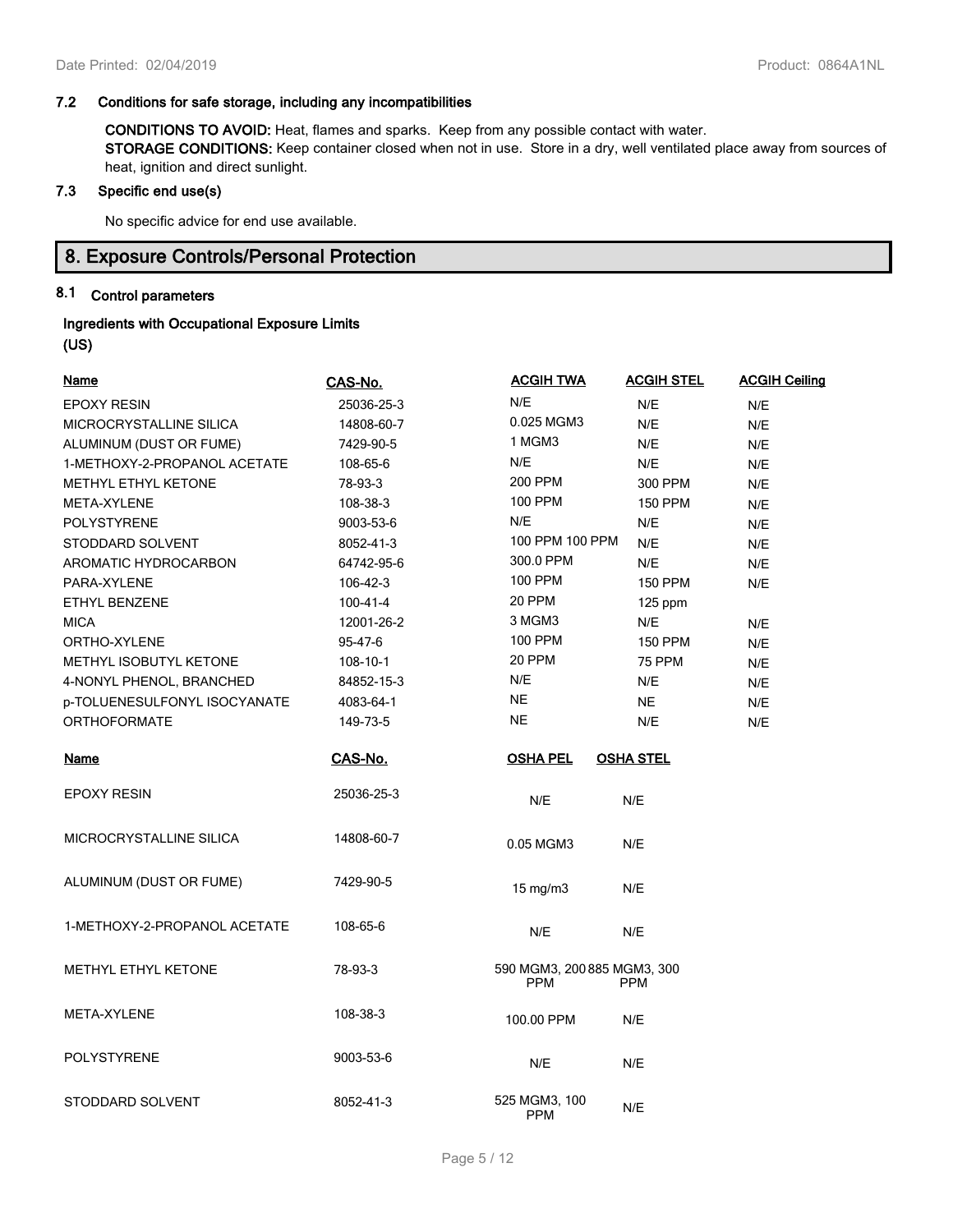Date Printed: 02/04/2019 Product: 0864A1NL

| AROMATIC HYDROCARBON         | 64742-95-6     | 500.0 PPM                                 | N/E        |
|------------------------------|----------------|-------------------------------------------|------------|
| PARA-XYLENE                  | 106-42-3       | 100.00 PPM                                | N/E        |
| <b>ETHYL BENZENE</b>         | $100 - 41 - 4$ | 435 MGM3, 100 545 MGM3, 125<br><b>PPM</b> | <b>PPM</b> |
| <b>MICA</b>                  | 12001-26-2     | 20. MPPCF                                 | N/E        |
| ORTHO-XYLENE                 | $95 - 47 - 6$  | 100.00 PPM                                | N/E        |
| METHYL ISOBUTYL KETONE       | 108-10-1       | 205 MGM3, 50 300 MGM3, 75<br><b>PPM</b>   | <b>PPM</b> |
| 4-NONYL PHENOL, BRANCHED     | 84852-15-3     | N/E                                       | N/E        |
| p-TOLUENESULFONYL ISOCYANATE | 4083-64-1      | <b>NE</b>                                 | N/E        |
| <b>ORTHOFORMATE</b>          | 149-73-5       | <b>NE</b>                                 | N/E        |

**FURTHER INFORMATION:** Refer to the regulatory exposure limits for the workforce enforced in each country.

#### **8.2 Exposure controls**

#### **Personal Protection**

**RESPIRATORY PROTECTION:** In order to avoid inhalation of spray-mist and sanding dust, all spraying and sanding must be done wearing adequate respirator. Use only with ventilation to keep levels below exposure guidelines reported in this document. User should test and monitor exposure levels to ensure all personnel are below guidelines. If not sure, or not able to monitor, use State or federally approved supplied air respirator. For silica containing coatings in a liquid state, and/or if no exposure limits are established above, air-supplied respirators are generally not required.

**EYE PROTECTION:** Ensure that eyewash stations and safety showers are close to the workstation location. Safety glasses with side-shields.

**HAND PROTECTION:** Gloves should be discarded and replaced if there is any indication of degradation or chemical breakthrough. Impervious gloves. Request information on glove permeation properties from the glove supplier. Lightweight protective clothing

**OTHER PROTECTIVE EQUIPMENT:** No Information

**ENGINEERING CONTROLS:** Avoid contact with skin, eyes and clothing. Ensure adequate ventilation, especially in confined areas.

### **9. Physical and Chemical Properties**

### **9.1 Information on basic physical and chemical properties**

| Viscous Liquid, Aluminum,   |
|-----------------------------|
|                             |
|                             |
|                             |
|                             |
|                             |
| 149 F (65 C) - 393 F (200C) |
| 60F (15C)                   |
|                             |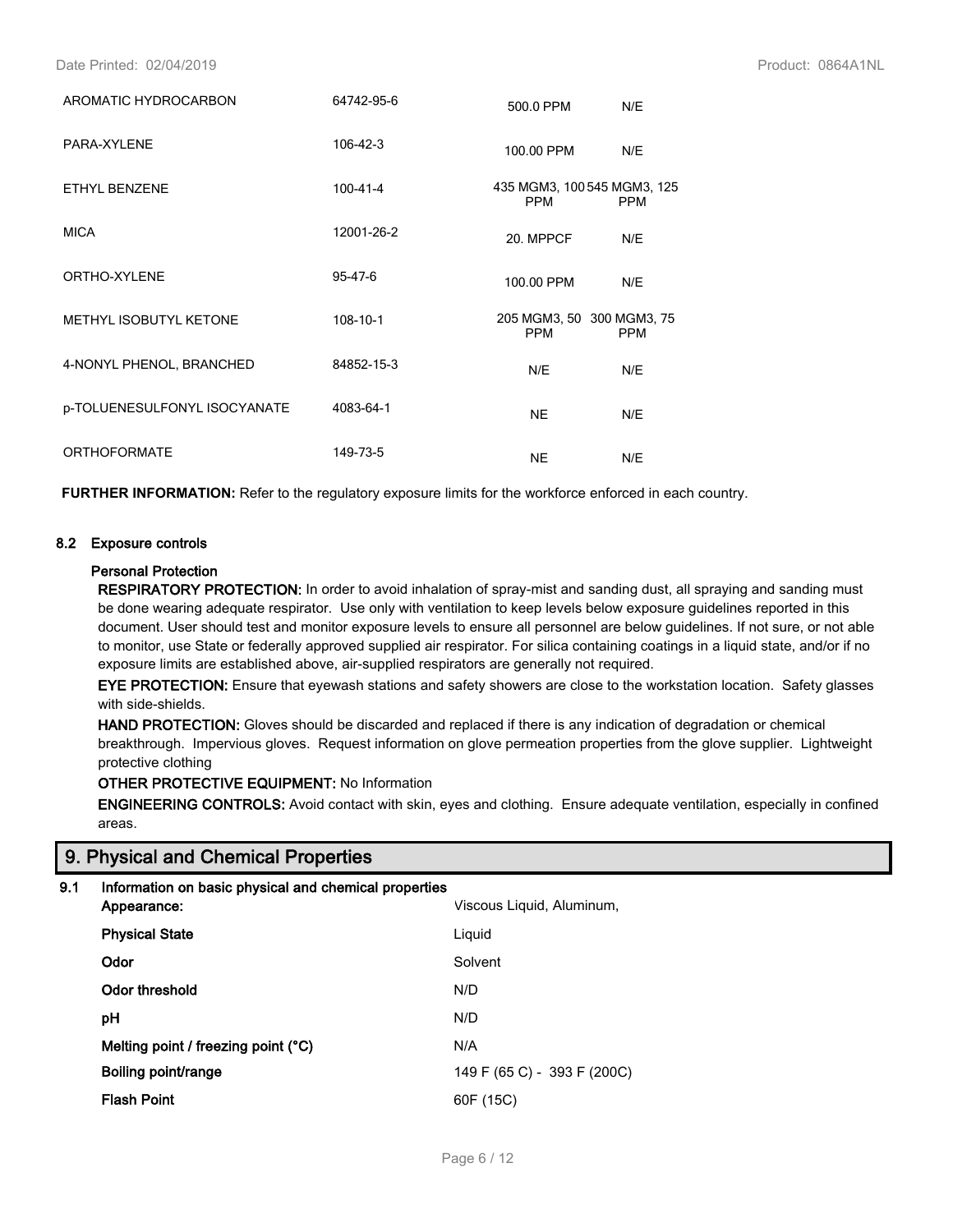| <b>Evaporation rate</b>                         | Slower than Ether |
|-------------------------------------------------|-------------------|
| Flammability (solid, gas)                       | Not determined    |
| Upper/lower flammability or explosive<br>limits | $0.9 - 13.1$      |
| Vapour Pressure, mmHg                           | N/D               |
| <b>Vapour density</b>                           | Heavier than Air  |
| <b>Relative density</b>                         | Not determined    |
| Solubility in / Miscibility with water          | N/D               |
| Partition coefficient: n-octanol/water          | Not determined    |
| Auto-ignition temperature (°C)                  | Not determined    |
| Decomposition temperature (°C)                  | Not determined    |
| <b>Viscosity</b>                                | Not Determined    |
| <b>Explosive properties</b>                     | Not determined    |
| Oxidising properties                            | Not determined    |
| Other information                               |                   |
| VOC Content g/l:                                | 327               |
| Specific Gravity (g/cm3)                        | app 1.20          |

# **10. Stability and Reactivity**

### **10.1 Reactivity**

**9.2 Other information**

Water reactive

#### **10.2 Chemical stability**

Stable under normal conditions.

#### **10.3 Possibility of hazardous reactions**

Hazardous polymerisation does not occur.

### **10.4 Conditions to avoid**

Heat, flames and sparks. Keep from any possible contact with water.

### **10.5 Incompatible materials**

Never allow product to get in contact with water during storage. Strong oxidizing agents.

### **10.6 Hazardous decomposition products**

Carbon dioxide (CO2), carbon monoxide (CO), oxides of nitrogen (NOx), dense black smoke.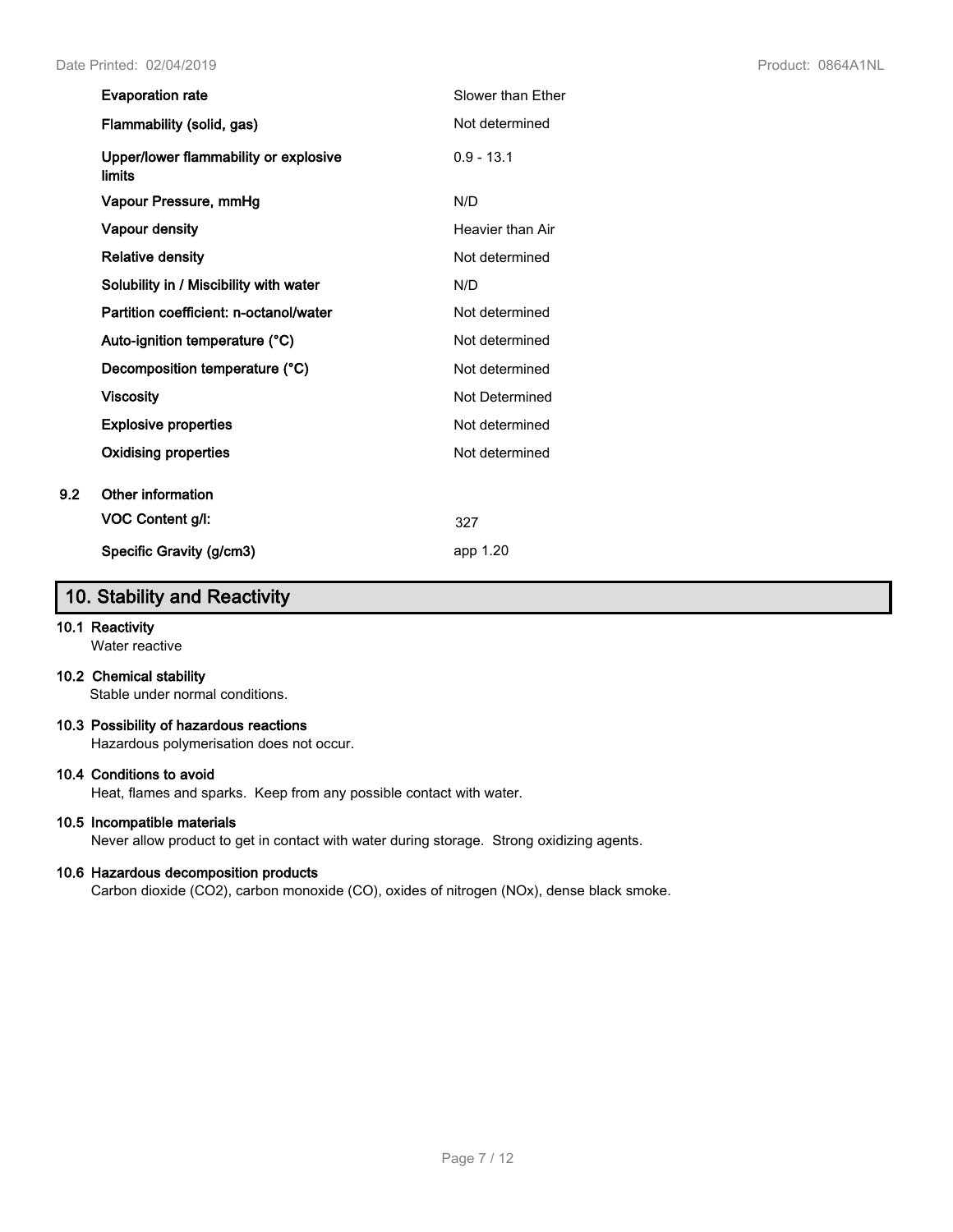# **11. Toxicological Information**

| 11.1 | Information on toxicological effects |                                               |  |
|------|--------------------------------------|-----------------------------------------------|--|
|      | <b>Acute Toxicity:</b>               |                                               |  |
|      | Oral LD50:                           | N/D                                           |  |
|      | <b>Inhalation LC50:</b>              | N/D                                           |  |
|      | Irritation:                          | Eye and skin irritation: category 2           |  |
|      | Corrosivity:                         | <b>Unknown</b>                                |  |
|      | Sensitization:                       | skin and repiratory sensitization: category 1 |  |
|      | Repeated dose toxicity:              | Unknown                                       |  |
|      | Carcinogenicity:                     | Category 1A                                   |  |
|      | Mutagenicity:                        | <b>Unknown</b>                                |  |
|      | <b>Toxicity for reproduction:</b>    | Cateogry 1A                                   |  |
|      | STOT-single exposure:                | <b>Unknown</b>                                |  |
|      | STOT-repeated exposure:              | STOT Repeated exposure (lungs): category 1    |  |
|      | Aspiration hazard:                   | Unknown                                       |  |

**If no information is available above under Acute Toxicity then the acute effects of this product have not been tested. Data on individual components are tabulated below:**

| CAS-No.    | <b>Chemical Name</b>                   | Oral LD50                   | Dermal LD50                   | Vapor LC50                              | Gas LC50 | Dust/Mist<br><u>LC50</u> |
|------------|----------------------------------------|-----------------------------|-------------------------------|-----------------------------------------|----------|--------------------------|
| 25036-25-3 | <b>EPOXY RESIN</b>                     | $>2000$ mg/kg,<br>oral, rat | $>2000$ mg/kg,<br>dermal, rat | Not Available                           | 0.000    | 0.000                    |
| 14808-60-7 | MICROCRYSTALLINE SILICA                | 22500 mg/kg                 | Not Available                 | Not Available                           | 0.000    | 0.000                    |
| 7429-90-5  | ALUMINUM (DUST OR FUME)                | 5001 mg/kg,<br>oral, rat    | Not Available                 | 888 mg/m3,<br>Inh, Rat                  | 0.000    | 0.000                    |
| 108-65-6   | 1-METHOXY-2-PROPANOL<br><b>ACETATE</b> | 8532 mg/kg,<br>oral (rat)   | >5000 mg/kg                   | 101 ppm/4 hr,<br>rat, inh               | 0.000    | 0.000                    |
| 78-93-3    | <b>METHYL ETHYL KETONE</b>             | 2194 mg/kg<br>rat, oral     | Not Available                 | 34.5 mg/L/ 4<br>hour rat.<br>inhalation | 0.000    | 0.000                    |
| 108-38-3   | META-XYLENE                            | Not Available               | Not Available                 | Not Available                           | 0.000    | 0.000                    |
| 9003-53-6  | <b>POLYSTYRENE</b>                     | Not Available               |                               | Not Available                           | 0.000    | 0.000                    |
| 8052-41-3  | STODDARD SOLVENT                       | 6001 mg/kg,<br>oral, rat    | Not Available                 | 5500 mg/m3,<br>4h, inhalation           | 0.000    | 0.000                    |
| 64742-95-6 | AROMATIC HYDROCARBON                   | 4700 mg/kg,<br>oral, rat    | Not Available                 | 3670 ppm/8<br>hours, rat,<br>inhalation | 0.000    | 0.000                    |
| 106-42-3   | PARA-XYLENE                            | Not Available               | Not Available                 | Not Available                           | 0.000    | 0.000                    |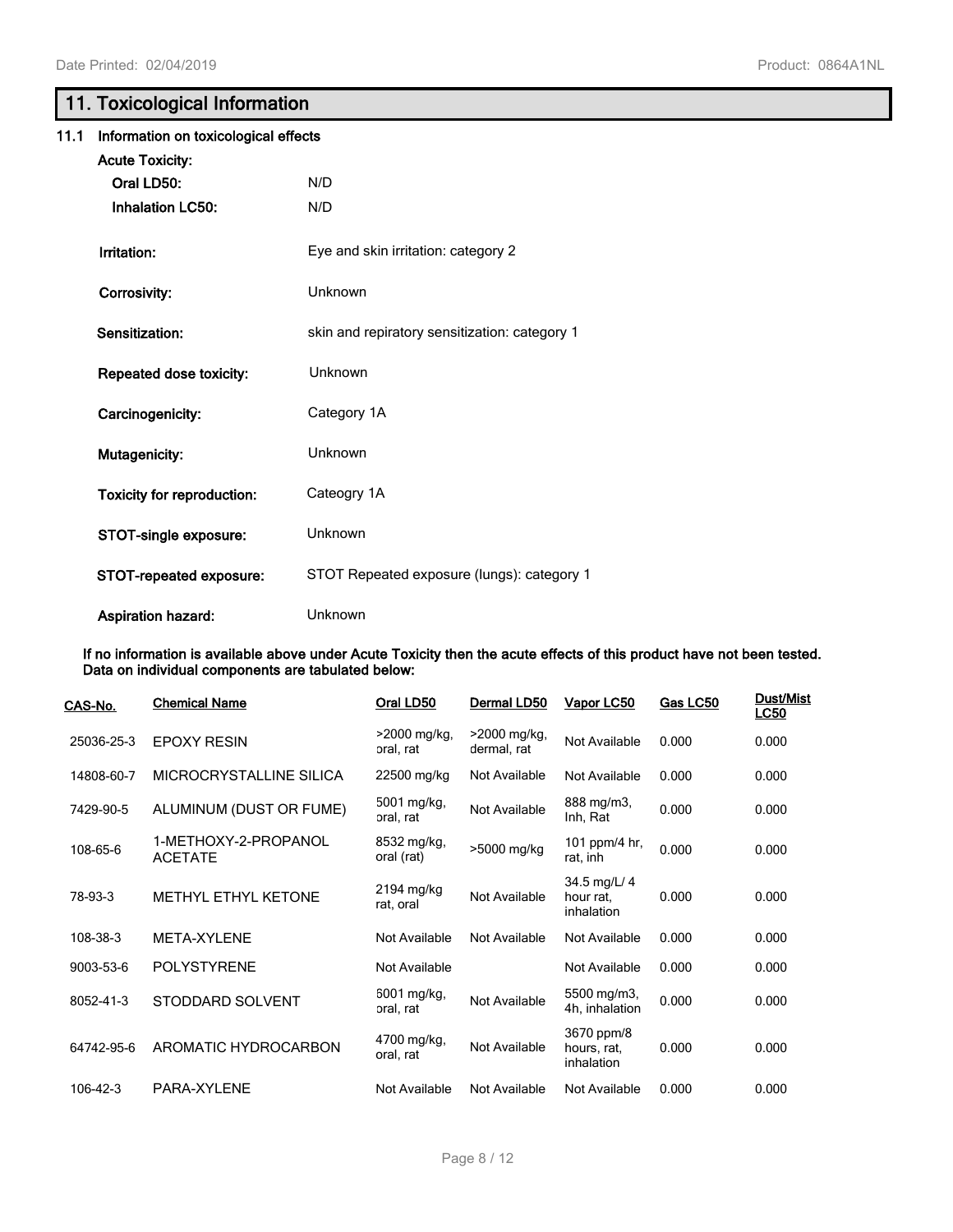#### Date Printed: 02/04/2019 Product: 0864A1NL

| $100 - 41 - 4$ | ETHYL BENZENE                          | 3500 mg/kg<br>rat, oral  | >5000 mg/l,<br>dermal rabbit | $17.2 \text{ mg/L}$<br>Inh. Rat. 4Hr | 0.000 | 0.000 |
|----------------|----------------------------------------|--------------------------|------------------------------|--------------------------------------|-------|-------|
| 12001-26-2     | <b>MICA</b>                            | Not Available            | Not Available                | Not Available                        | 0.000 | 0.000 |
| $95 - 47 - 6$  | ORTHO-XYLENE                           | Not Available            | Not Available                | Not Available                        | 0.000 | 0.000 |
| 108-10-1       | METHYL ISOBUTYL KETONE                 | 2000 mg/kg,<br>oral, rat | 2000 mg/kg,<br>dermal, rat   | 5000 ppm/ 1<br>hr, Inh, rat          | 0.000 | 0.000 |
| 84852-15-3     | 4-NONYL PHENOL,<br><b>BRANCHED</b>     | 1620 mg/kg<br>oral       |                              | Not Available                        | 0.000 | 0.000 |
| 4083-64-1      | p-TOLUENESULFONYL<br><b>ISOCYANATE</b> | >2600MG/KG<br>ORAL, RAT  |                              | <b>NOT</b><br><b>AVAILABLE</b>       | 0.000 | 0.000 |
| 149-73-5       | <b>ORTHOFORMATE</b>                    | 3130 mg/kg,<br>oral, rat | Not Available                | Not Available                        | 0.000 | 0.000 |

#### **Additional Information:**

This product may contain Ethyl Benzene, which is listed by IARC as possibly carcinogenic to humans (Group 2B). This listing is based on inadequate evidence of carcinogenicity in humans and sufficient evidence in experimental animals. Persons allergic to isocyanates, and particularly those suffering from asthma or other respiratory conditions, should not work with isocyanates. This product contains silica which is classified by IARC as a known human carcinogen (Group 1). Crystalline silica is known to cause silicosis. The classification(s) is/are relevant when exposed to these respirable substances in dust or powder form only, including cured product that is subject to sanding, grinding, cutting, or other surface preparation activities.

|           | 12. Ecological Information             |                                   |         |                                                                                    |                             |                                    |  |  |
|-----------|----------------------------------------|-----------------------------------|---------|------------------------------------------------------------------------------------|-----------------------------|------------------------------------|--|--|
| 12.1      | Toxicity:                              |                                   |         |                                                                                    |                             |                                    |  |  |
|           |                                        | EC50 48hr (Daphnia):              | Unknown |                                                                                    |                             |                                    |  |  |
|           |                                        | IC50 72hr (Algae):                | Unknown |                                                                                    |                             |                                    |  |  |
|           |                                        | LC50 96hr (fish):                 | Unknown |                                                                                    |                             |                                    |  |  |
| 12.2      |                                        | Persistence and degradability:    | Unknown |                                                                                    |                             |                                    |  |  |
| 12.3      |                                        | <b>Bioaccumulative potential:</b> | Unknown |                                                                                    |                             |                                    |  |  |
| 12.4      |                                        | Mobility in soil:                 | Unknown |                                                                                    |                             |                                    |  |  |
| 12.5      | Results of PBT and vPvB<br>assessment: |                                   |         | The product does not meet the criteria for PBT/VPvB in accordance with Annex XIII. |                             |                                    |  |  |
| 12.6      |                                        | Other adverse effects:            | Unknown |                                                                                    |                             |                                    |  |  |
| CAS-No.   |                                        | <b>Chemical Name</b>              |         | <b>EC50 48hr</b>                                                                   | IC50 72hr                   | <b>LC50 96hr</b>                   |  |  |
|           | 25036-25-3                             | <b>EPOXY RESIN</b>                |         | No information                                                                     | No information              | No information                     |  |  |
|           | 14808-60-7                             | MICROCRYSTALLINE SILICA           |         | No information                                                                     | No information              | No information                     |  |  |
| 7429-90-5 |                                        | ALUMINUM (DUST OR FUME)           |         | No information                                                                     | No information              | No information                     |  |  |
| 108-65-6  |                                        | 1-METHOXY-2-PROPANOL ACETATE      |         | 408 mg/l (Daphnia<br>Magna)                                                        | >1000 mg/l (Green<br>Algae) | 161 mg/l (Fathead Minnow)          |  |  |
| 78-93-3   |                                        | <b>METHYL ETHYL KETONE</b>        |         | 308 mg/l (Daphnia<br>magna)                                                        | No information              | 2993 mg/l (Pimephales<br>promelas) |  |  |
| 108-38-3  |                                        | META-XYLENE                       |         | No information                                                                     | No information              | No information                     |  |  |
| 9003-53-6 |                                        | <b>POLYSTYRENE</b>                |         | No information                                                                     | No information              | No information                     |  |  |
| 8052-41-3 |                                        | STODDARD SOLVENT                  |         | No information                                                                     | No information              | No information                     |  |  |
|           | 64742-95-6                             | AROMATIC HYDROCARBON              |         | No information                                                                     | No information              | No information                     |  |  |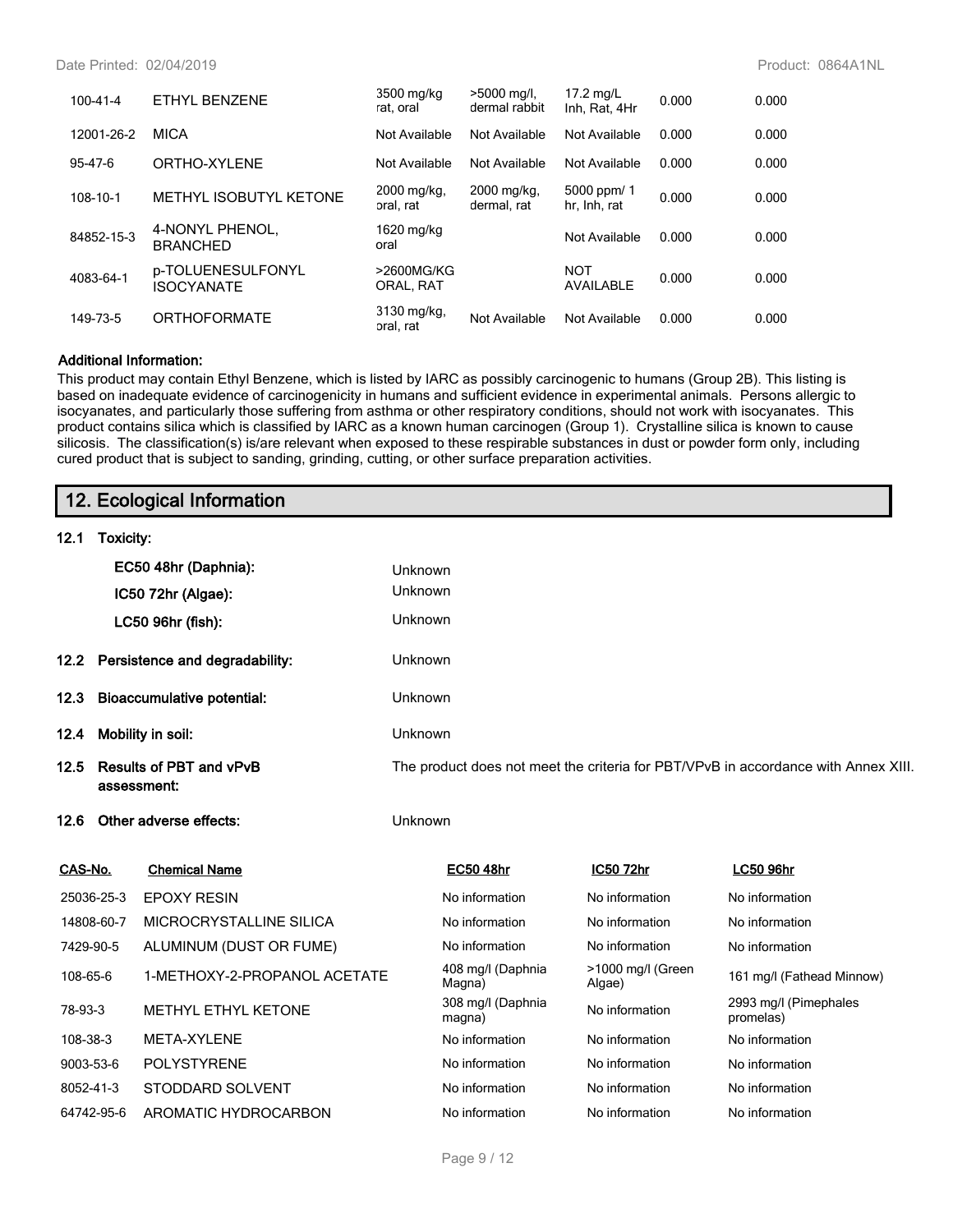Date Printed: 02/04/2019 Product: 0864A1NL

| $106 - 42 - 3$ | PARA-XYLENE                  | No information              | No information                       | No information                                  |
|----------------|------------------------------|-----------------------------|--------------------------------------|-------------------------------------------------|
| 100-41-4       | ETHYL BENZENE                | 1.8 mg/l (Daphnia<br>Magna) |                                      | 4.6 mg/l (Green Algae) 4.2 mg/l (Rainbow Trout) |
| 12001-26-2     | <b>MICA</b>                  | No information              | No information                       | No information                                  |
| 95-47-6        | ORTHO-XYLENE                 | No information              | No information                       | No information                                  |
| 108-10-1       | METHYL ISOBUTYL KETONE       | 200 mg/l (Daphnia<br>magna) | No information                       | 179 mg/l (Zebra fish)                           |
| 84852-15-3     | 4-NONYL PHENOL, BRANCHED     | No information              | No information                       | No information                                  |
| 4083-64-1      | p-TOLUENESULFONYL ISOCYANATE |                             | 23 Mg/L Selenastrum<br>capricornutum | 435 Mg/l Oryzias latipes                        |
| 149-73-5       | <b>ORTHOFORMATE</b>          | No information              | No information                       | No information                                  |

### **13. Disposal Considerations**

**13.1 WASTE TREATMENT METHODS:** Do not burn, or use a cutting torch on, the empty drum. If recycling is not practicable, dispose of in compliance with local regulations. Dispose of in accordance with local regulations. Empty containers should be taken to an approved waste handling site for recycling or disposal.

| 14. Transport Information |                                                                             |                |
|---------------------------|-----------------------------------------------------------------------------|----------------|
|                           | 14.1 UN number                                                              | <b>UN 1263</b> |
|                           | 14.2 UN proper shipping name                                                | Paint          |
|                           | <b>Technical name</b>                                                       | N/A            |
|                           | 14.3 Transport hazard class(es)                                             | 3              |
|                           | Subsidiary shipping hazard                                                  | N/A            |
|                           | 14.4 Packing group                                                          | Ш              |
| 14.5                      | <b>Environmental hazards</b>                                                | Unknown        |
|                           | 14.6 Special precautions for user                                           | <b>Unknown</b> |
|                           | EmS-No.:                                                                    | $F-E. S-E$     |
| 14.7                      | Transport in bulk according to Annex II<br>of MARPOL 73/78 and the IBC code | Unknown        |

### **15. Regulatory Information**

**15.1 Safety, health and environmental regulations/legislation for the substance or mixture:**

### **U.S. Federal Regulations: As follows -**

#### **CERCLA - Sara Hazard Category**

This product has been reviewed according to the EPA 'Hazard Categories' promulgated under Sections 311 and 312 of the Superfund Amendment and Reauthorization Act of 1986 (SARA Title III) and is considered, under applicable definitions, to meet the following categories:

Flammable (gases, aerosols, liquids, or solids), Carcinogenicity, Acute Toxicity (any route of exposure), Reproductive toxicity, Skin Corrosion or Irritation, Respiratory or Skin Sensitization, Serious eye damage or eye irritation, Specific target or

#### **Sara Section 313:**

This product contains the following substances subject to the reporting requirements of Section 313 of Title III of the Superfund Amendment and Reauthorization Act of 1986 and 40 CFR part 372:

| <b>Chemical Name</b>    | CAS-No.        |
|-------------------------|----------------|
| ALUMINUM (DUST OR FUME) | 7429-90-5      |
| MFTA-XYI FNF            | 108-38-3       |
| PARA-XYI FNF            | 106-42-3       |
| FTHYL BENZENE           | $100 - 41 - 4$ |
| ORTHO-XYLENE            | $95 - 47 - 6$  |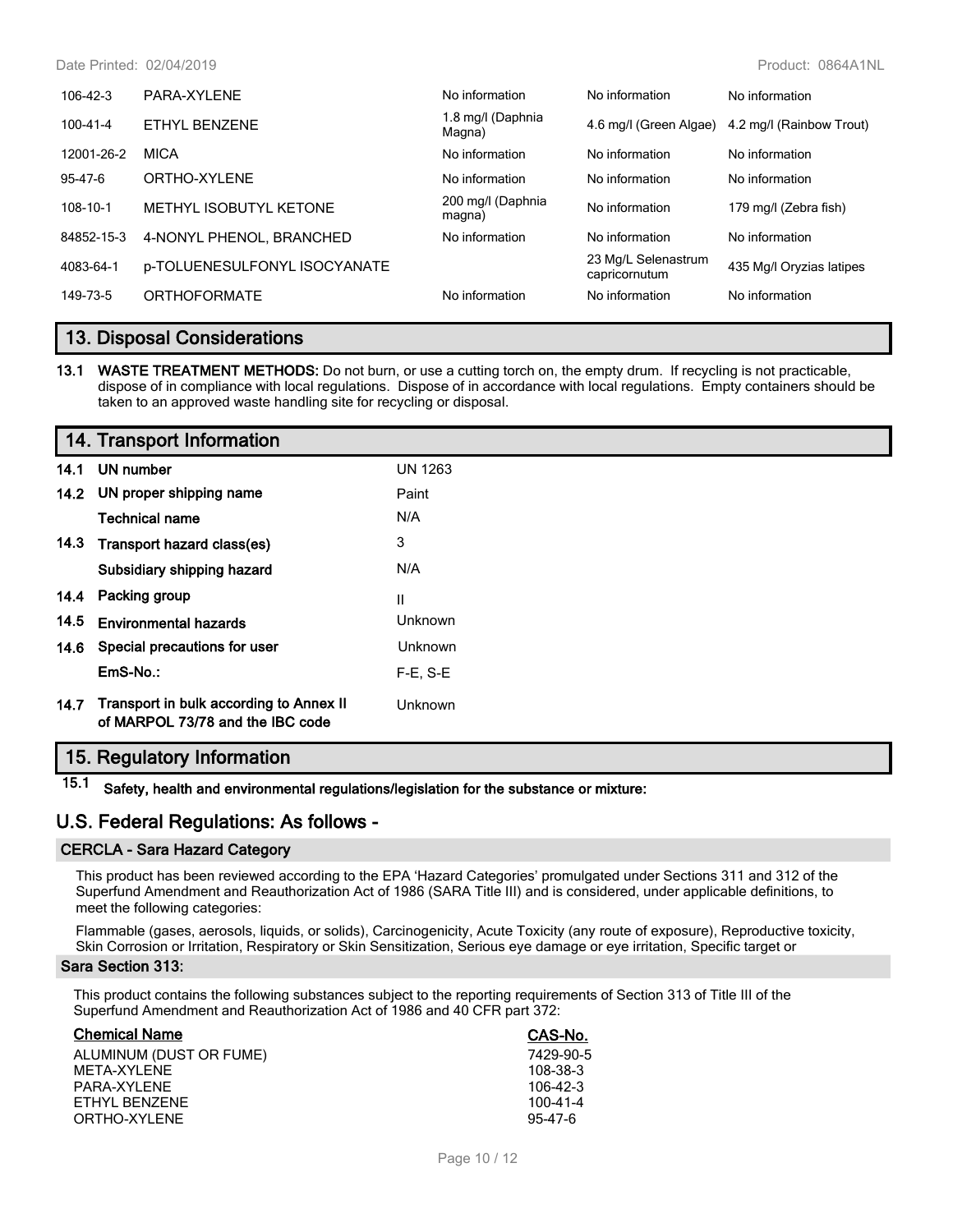| Date Printed: 02/04/2019 |
|--------------------------|
|--------------------------|

METHYL ISOBUTYL KETONE 108-10-1 4-NONYL PHENOL, BRANCHED 84852-15-3

### **Toxic Substances Control Act:**

All components of this product are either listed on the TSCA Inventory or are exempt.

This product contains the following chemical substances subject to the reporting requirements of TSCA 12(B) if exported from the United States:

### **Chemical Name CAS-No.**

No TSCA 12(b) components exist in this product.

# **U.S. State Regulations: As follows -**

### **New Jersey Right-to-Know:**

The following materials are non-hazardous, but are among the top five components in this product.

| <b>Chemical Name</b>       | CAS-No.   |
|----------------------------|-----------|
| <b>IRON OXIDE</b>          | 1332-37-2 |
| Pennsylvania Right-To-Know |           |

The following non-hazardous ingredients are present in the product at greater than 3%.

| <b>Chemical Name</b>            | CAS-No.            |
|---------------------------------|--------------------|
| <b>IRON OXIDE</b>               | 1332-37-2          |
| <b>HYDROCARBON RESIN</b>        | <b>PROPRIFTARY</b> |
| <b>ALIFADHIA DDADAAITIALLAF</b> |                    |

## **CALIFORNIA PROPOSITION 65**

WARNING: Cancer and Reproductive Harm -- www.P65Warnings.ca.gov

# **International Regulations: As follows -**

## **\* Canadian DSL:**

No Information

### **15.2 Chemical Safety Assessment:**

No Chemical Safety Assessment has been carried out for this substance/mixture by the supplier.

# **16. Other Information**

### **Text for GHS Hazard Statements shown in Section 3 describing each ingredient:**

| Highly flammable liquid and vapour.                                        |
|----------------------------------------------------------------------------|
| Flammable liquid and vapour.                                               |
| In contact with water releases flammable gas.                              |
| Harmful if swallowed.                                                      |
| May be fatal if swallowed and enters airways.                              |
| Harmful in contact with skin.                                              |
| Causes severe skin burns and eye damage.                                   |
| Causes skin irritation.                                                    |
| May cause an allergic skin reaction.                                       |
| Causes serious eye irritation.                                             |
| Harmful if inhaled.                                                        |
| May cause allergy or asthma symptoms or breathing difficulties if inhaled. |
| May cause respiratory irritation.                                          |
| May cause drowsiness or dizziness.                                         |
|                                                                            |